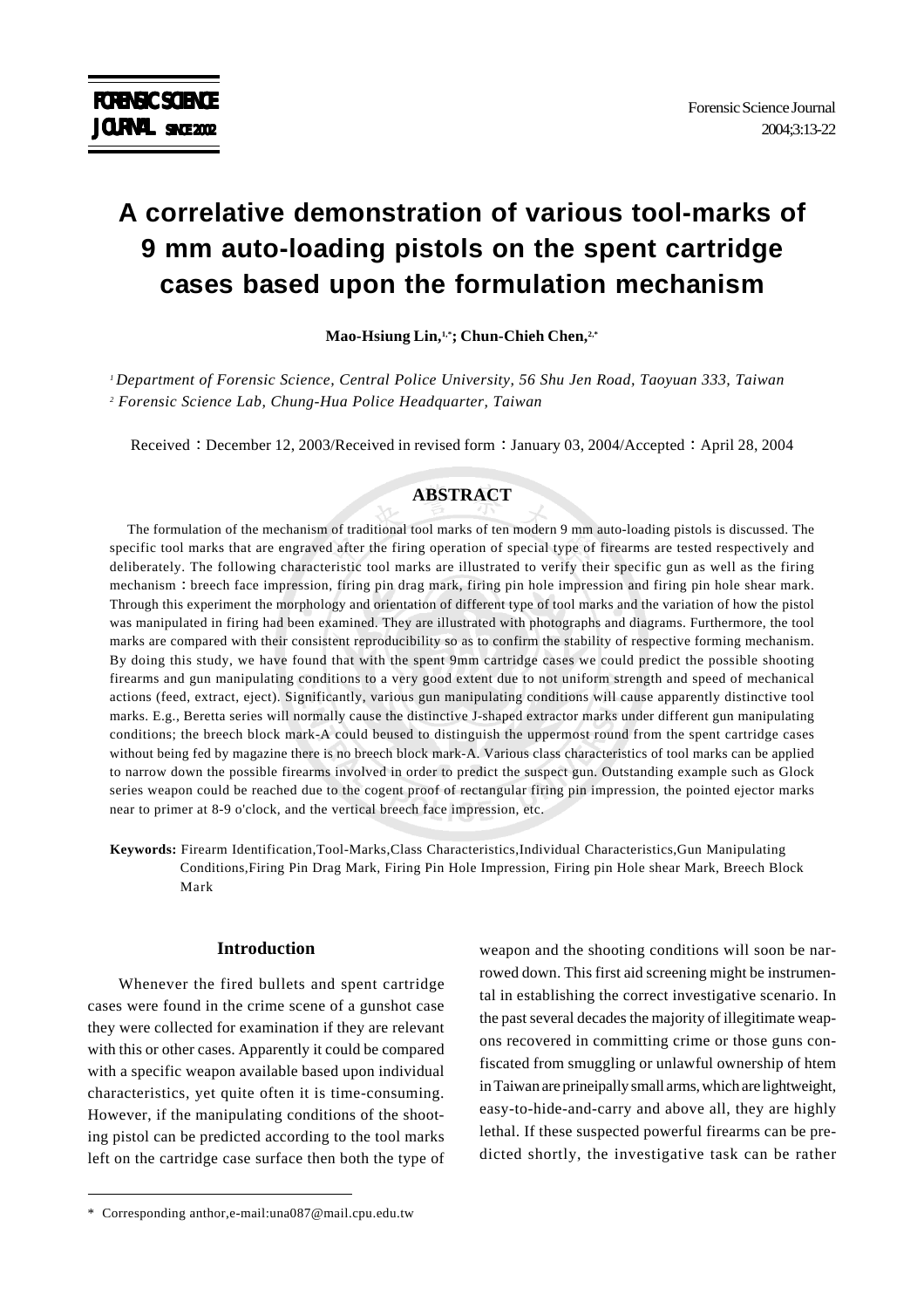economically effective. Howerer, if the regular tool marks tested from the suspected guns could not match the subclass-characteristics of the fired cartridge cases secured in the crime scene, it still indicates even more valuable information for the law enforcement officer to go further.

The first approach of this article is to categorize the characteristics of the possible pistols from the attributable tool marks of the corresponding cartridge cases. Both class and subclass characteristics which could be present on the fired cartridge cases from various pistols are tested and documented. Different 9 mm auto-loading pistols which were manufactured from several countries were adopted for this experimentation to test fire with Fiocchi  $9 \times 19$ mm FMJ ammunition imported from Italy. By setting different conditions in the firing process the characteristic tool marks which are inherently produced from a specific pistol, we attempt to formulate the tool marks with the forming mechanism of its relevant pistols. The reproducibility consistency of the characteristic tool mark is also discussed from the outcome of experiment with different mechanical function in steps of feeding, extracting, and ejecting action.

By far there is one study report to sort out the distinctive tool marks from different shooting conditions which was accomplished in 1999 by the author, though it only utilized S & W 5904 auto- loading pistol for experiment. This paper is presuming to carry on the research in an attempt to categorize various potential tool-marks of more auto-loading pistols from the impression forming mechanism on spent cartridge cases so as to formulate a likely rule to follow. The scanty source of weapons by far might appear a hindrance in this research for attaining a perfect conclusion to reach, yet a systematic empirical data will be attributable to provide the possible reference to trace the questioned guns and the practicable shooting conditions.

## **Experimental**

#### *Auto-loading pistols and ammunitions utilized*

#### *1. Experimental firearms*

The following thirty-one 9 mm auto-loading pistols from seven countries of different makes are tested as target weapon:

(1) Four Italy Beretta, model 92FS, serial number BER365121Z > BER378940Z > BER392313Z > BER413211Z.

- (2) Three Italy Beretta, model 92F Compact, serial number E14773Z \ 87005 \ D6589Z
- (3) Three Austria Glock, model 17, serial number BMR634 > BHP442 > YM757
- (4) Three Austria Glock, model 19, serial number AZC553 \ KP185 \ AUE438
- (5) Three Czech Republic CZ, model 75B, serial number  $2558N \cdot 4368R \cdot 4788R$
- (6) Three South Korea Daewoo, model DP51, serial number BA006428  $\cdot$  BA703784  $\cdot$  BA701469  $\cdot$ BA708817
- (7) Three Switzerland Sig-Sauer, model P228, serial number B195476 \ B241084 \ B196922
- (8) Three Germany Heckler & Koch, model USP Compact, serial number  $27-045194 \cdot 27-045195$ 27-045193
- (9) Two USA Smith & Wesson, model SW9C, serial number PAL3438 > PAL6406
- (10)Three USA Smith & Wesson, model 5904, serial number TVU0816 \TVU0837 \TVT8587
- *2. Experimental ammunitions: The Italy Fiocchi 9 19mm Full Metal Case (FMC,115 grain) ammunitions.*
- *3. Comparison Microscope, Leica DM-C Model of West Germany.*
- *4. Stereomicroscope, Olympus SZ-11 of Japan.*
- *5. Digital Camera, Nikon cool-pix 995 of Japan.*

### *Experiment*

## *Discharging conditions*

Five steps of different manipulating conditions were set forth to load and unload cartridges to examine various tool marks

- **Step 1** Single round ammo was loaded into the magazine of every pistol without inserting it into the grip and retreated it right after.
- **Step 2** Single round ammo was loaded into the magazine, the latter was inserted into the grip and slide was forced into position without discharging.

**Step 2A** : slowly pulling the slide backward---releasing the slide slowly ----slowly pulling back to eject cartridge without discharging.

Single round was loaded into the magazine, which was inserted into the grip, slowly pulling the slide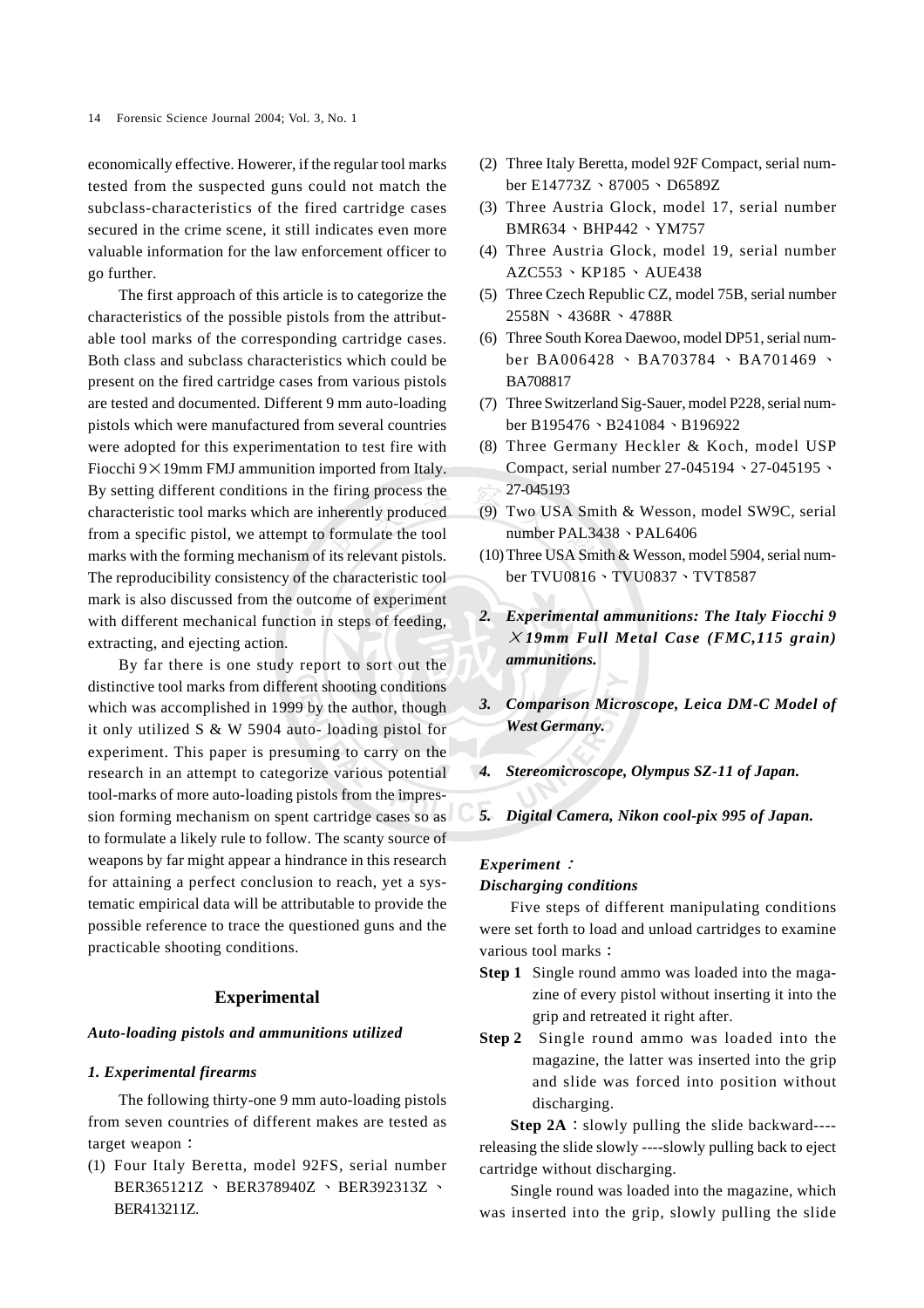rearwards, it was then released slowly forward to fit the ammunition into the chamber, without firing then the slide was slowly pulled backward to eject the unfired ammunition.

**Step 2B** : slowly pulling slide backward----releasing the slide without control---- slowly pulling back to eject cartridge without discharging.

Single round was loaded into the magazine, it was inserted into the grip, the slide was slowly pulled rearwards to the end, then the slide was completely let go abruptly to thrust the ammo into chamber by force, then the slide was slowly pulled backward till the unfired ammunition was ejected.

**Step 2C** : slowly pulling slide backward----releasing the slide without control---- ejecting the unfired cartridge by swift pulling slide backward.

Single round was loaded into the magazine, it was inserted into the grip, the slide was completely let go abruptly to thrust the ammo into chamber by force, then rapidly pulled the slide backward to eject the unfired ammunition.

**Step 3** Single round was loaded into the magazine and was manipulated as step 2, then trigger the pistol to discharge

**Step 3A** : slowly pulling the slide backward- $$ gently releasing the slide to forward----then discharge the ammo.

Single round was loaded into the magazine, inserted into the grip, the slide was pulled rearward slowly, it was then released gently forward to fit the ammunition into the chamber, and discharge the ammo.

**Step 3B**  $:$  slowly pulling the slide backward---releasing the slide without control ----and discharge the ammo

Single round was loaded into the magazine, the magazine was inserted into the grip, the slide was pulled slowly to the rear, and the slide was completely let go abruptly to thrust the ammo into chamber by force, then discharge the ammo.

**Step 4** Three rounds were loaded in the magazine and were manipulated as step 2 without discharging.

**Step 4A** : rapid pulling the slide----releasing slide with mechanical force to fit the first round into chamber---- slowly pulling back to eject the cartridges one by one without discharging.

Three rounds were loaded into a magazine, inserted it into the grip, swiftly pulled the slide backward, and the slide was completely let go abruptly to thrust the

ammo into chamber by force, then slowly pulled the slide backward to eject the first unfired ammunition ; following the same procedures to eject the second and the third one without discharging.

**Step 4B** : rapid pulling the slide----releasing slide with mechanical force to fit the first round into chamber- ---rapid ejecting without discharging

Three rounds were loaded into a magazine, inserted it into the grip, swiftly pulled the slide backward, and the slide was completely let go abruptly to thrust the uppermost ammo into chamber by force, then rapidly pulled the slide backward to eject the first unfired ammunition and swiftly let the slide go forward to fit the second round into position, following the same procedures to eject the second round and same dealing of the third one without discharging.

**Step 5** Three rounds were loaded in a magazine and were manipulated as step 2, then they were discharged one by one.

**Step 5A** : the uppermost round was fit by pulling slide slowly to the end then gently releasing it into position and then discharge the ammo one by one

Three rounds were loaded into magazine, inserted it into the grip, the slide was pulled slowly to the end thereafter it was released gently to fit the uppermost round into position, then it was discharged. The second and third rounds were followed as the same procedures to finish discharging.

**Step 5B** : the uppermost round was fit by pulling slide slowly to the end and swiftly let the slide thrust forward to fit it, then it was discharged  $\frac{1}{2}$  the second and the third round were then discharged.

Three rounds were loaded into a magazine, inserted it into the grip, the slide was pulled slowly to the end and let it go completely to force the uppermost round into position, then it was discharged. The second and third rounds were followed as the same procedures to finish discharging.

# **Results and Discussions**

Together there could have ten kinds of tool-marks on the spent cartridge cases after discharging of ten auto-loading pistols. A descriptive diagram is shown in Fig.1.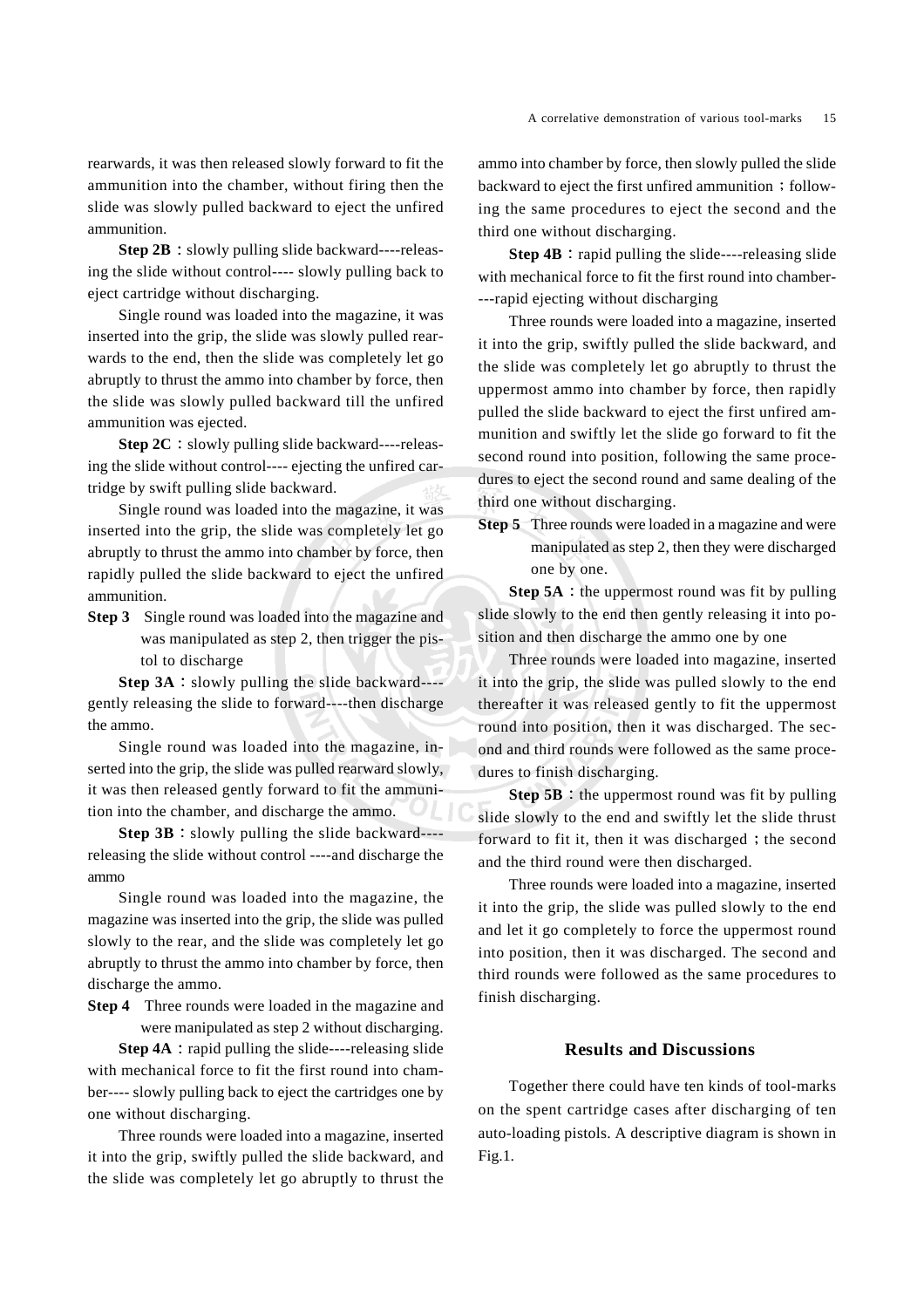16 Forensic Science Journal 2004; Vol. 3, No. 1



Fig.1 Various tool-marks left on spent cartridge cases ( from 9mm auto-loading pistols)

## 1. Magazine Mark

The cartridge case ejected from  $H \& K \text{ } USP$ Compact, no matter discharged or not, the magazine scratch mark is vertical to the axial direction of the cartridge case.(Fig 2) Marks from this weapon is manifestly different with those from the other types of guns. (The rest appears parallel axially.



**Fig.2** The magazine scratch mark of  $H \& K \text{ } USP$ Compact, being vertical to axis of cartridge case.

## 2. Breech Block Mark  $-A : 4$

All of the scratching mark due to loading near the lip surface of the case is in straight line, though it can not be uniquely characteristic, however, being positioned at 12 o'clock, it can be referred to as the orienting point of other marks. It is caused by the lateral movement of the bottom edge of the bolt to rub the cartridge case rim when a new round is pushed into the chamber. (Fig.3.4) Breech block mark-A should not be confused with the magazine mark. It could be absent when a firearm was loaded by direct feeding without magazine. Breech block mark-A is a feeding mark, hence it may be used to indicate a certain type of firearm even the ammunition is just loaded and immediately retreated without discharging.

When a magazine was loaded with three cartridges or more simultaneously, the breech block mark-A of the uppermost round will be evident. While the second and third ones are not so discernible as comparing to the top one, moreover, these marks are shorter. This could assist to determine which one is the very first shot.



**Fig. 3** Breech block mark-A ---when the bolt moves backward once a shot has been discharged, the breech block bottom side slides over the upper surface of the top cartridge in the magazine. (Parallel skid mark)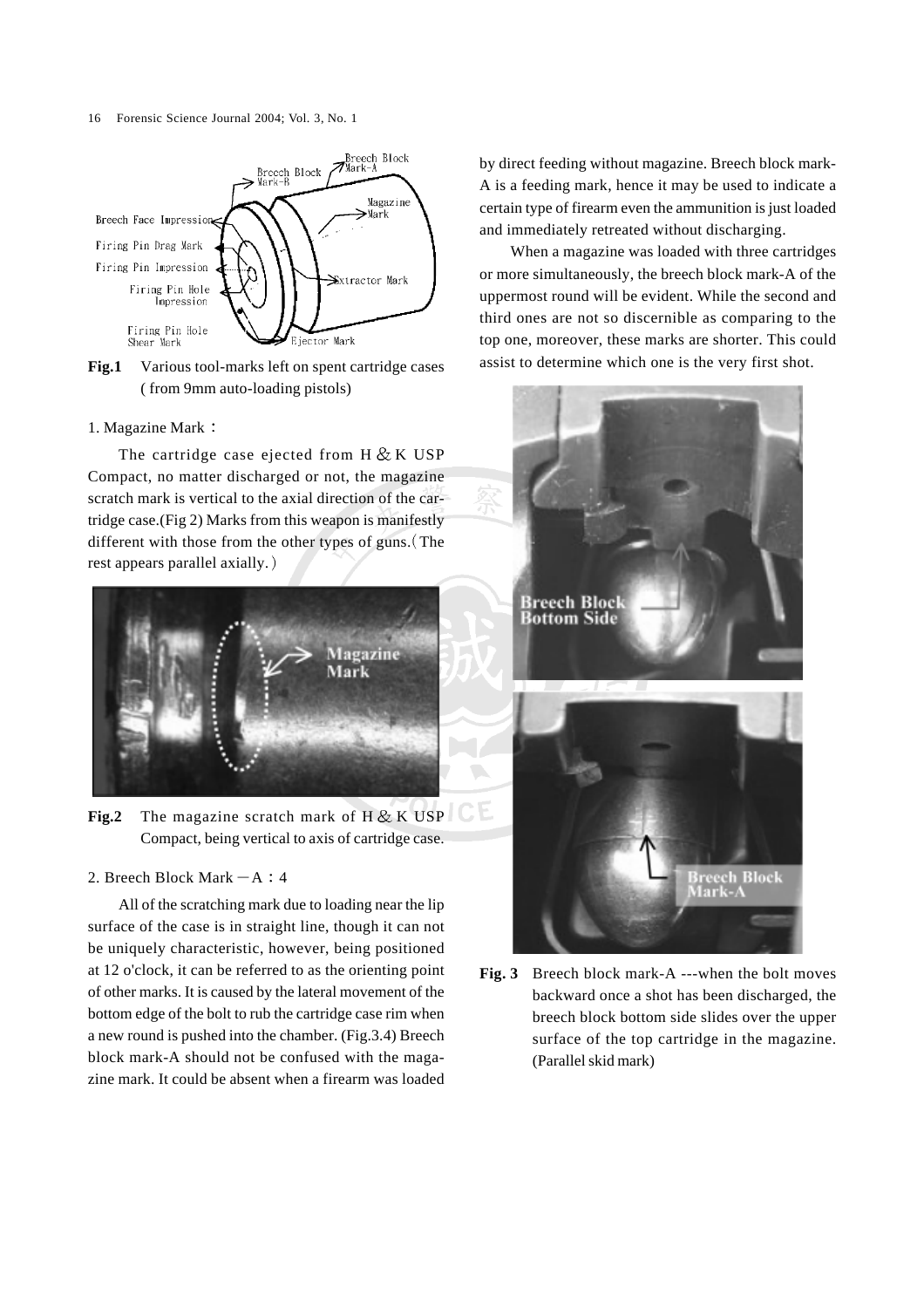

**Fig. 4** The breech block bottom side move over the upper surface of the top round cartridge.

3. Breech Block Mark  $-B$ :

When the slide is retreating to the end it will be forced to push the slide to move forward by the pressure to drive the top round ammunition in the magazine to fit into the chamber of the barrel. Class characteristics can be formed under different gun manipulating condition. Whether the imprint mark by the thrusting impact of the bolt is evident or not can be used to determine the gun operating condition. Once the cartridge is impelled mechanically by the bolt shoving the stamping mark is evident, otherwise, the mark is indistinctive. The latter can be used to determine how the gun was most likely to be employed. (Fig 5.6)



**Fig. 5** Diagrammatical sketch of breech block mark-B formation



**Fig. 6** Impact pattern of breech block mark  $-B$  on upper edge of cartridge case.

# 4. Extractor Mark : 7

They can be distinguished into three types by their shapes. There are irregular shape, J-shape and elliptical shape. (Fig 7.8 )They are either marked in the groove or struck upon the inner face of rim. Therefore, extractor mark can also be utilized to determine the operating condition of gun discharging. Some guns can only cause weaker extractor mark on condition of slow pulling slide without discharging. (Fig. 9) Once firing, the extractor mark make little difference.



**Fig. 7** J-shaped extractor mark in the groove of the unfired cartridge case. ( Beretta model 92FS)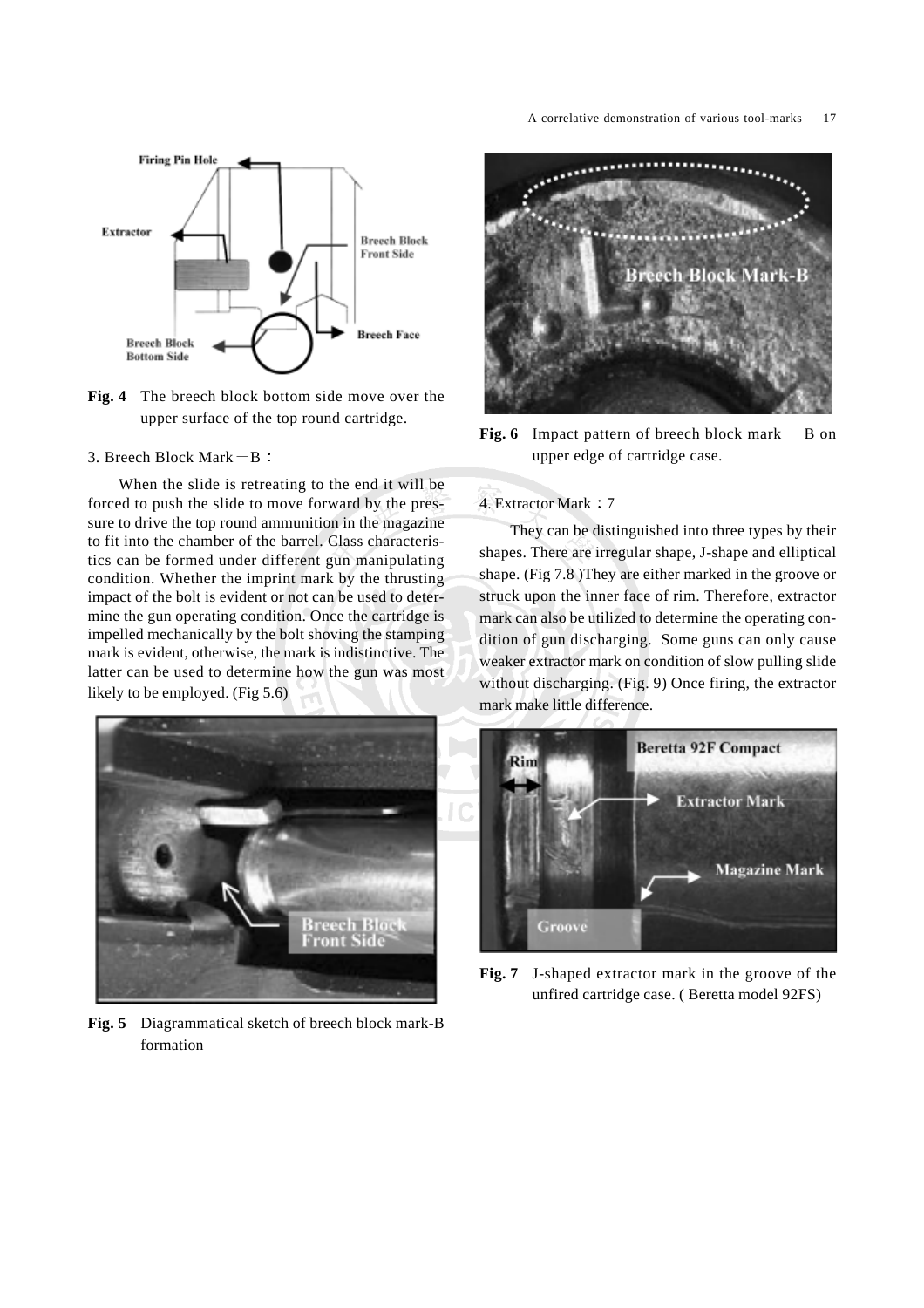18 Forensic Science Journal 2004; Vol. 3, No. 1



**Fig. 8** Irregular extractor mark in the groove of the unfired cartridge case. ( Sig-Sauer P226 )







slow pulling; slow pushing slow retreating slow pulling; release to thrust; slow retreating

slow pulling; release to thrust; swift ejecting

**Fig. 9** J-shape extractor marks are different in length on unfired conditions. (For Beretta 92 FS or the series)

## 5. Ejector Mark

There could be classified into six different types by their patterns as fan-shape, pointed, straight, circular, triangular, and linear. Their locations can be separated into three groups : close to the rim of case, in between the rim and the primer, and close to the primer. (Fig 10.11. 12)They are specific characteristics to discriminate from one another. However, only swift ejecting the cartridge case under unfired condition could result ejector mark, not found by gentle ejection.



**Fig.10** The pointed ejector mark near the primer of cartridge at 8-9 o'clock position. (Glock 17 )



**Fig.11** The fan-shaped ejector mark at 8 o'clock near the cartridge rim. (Beretta 92FS)



**Fig.12** The triangular shaped ejector mark are near the rim of cartridge at 8 o'clock position. (Sig-Sauer P228)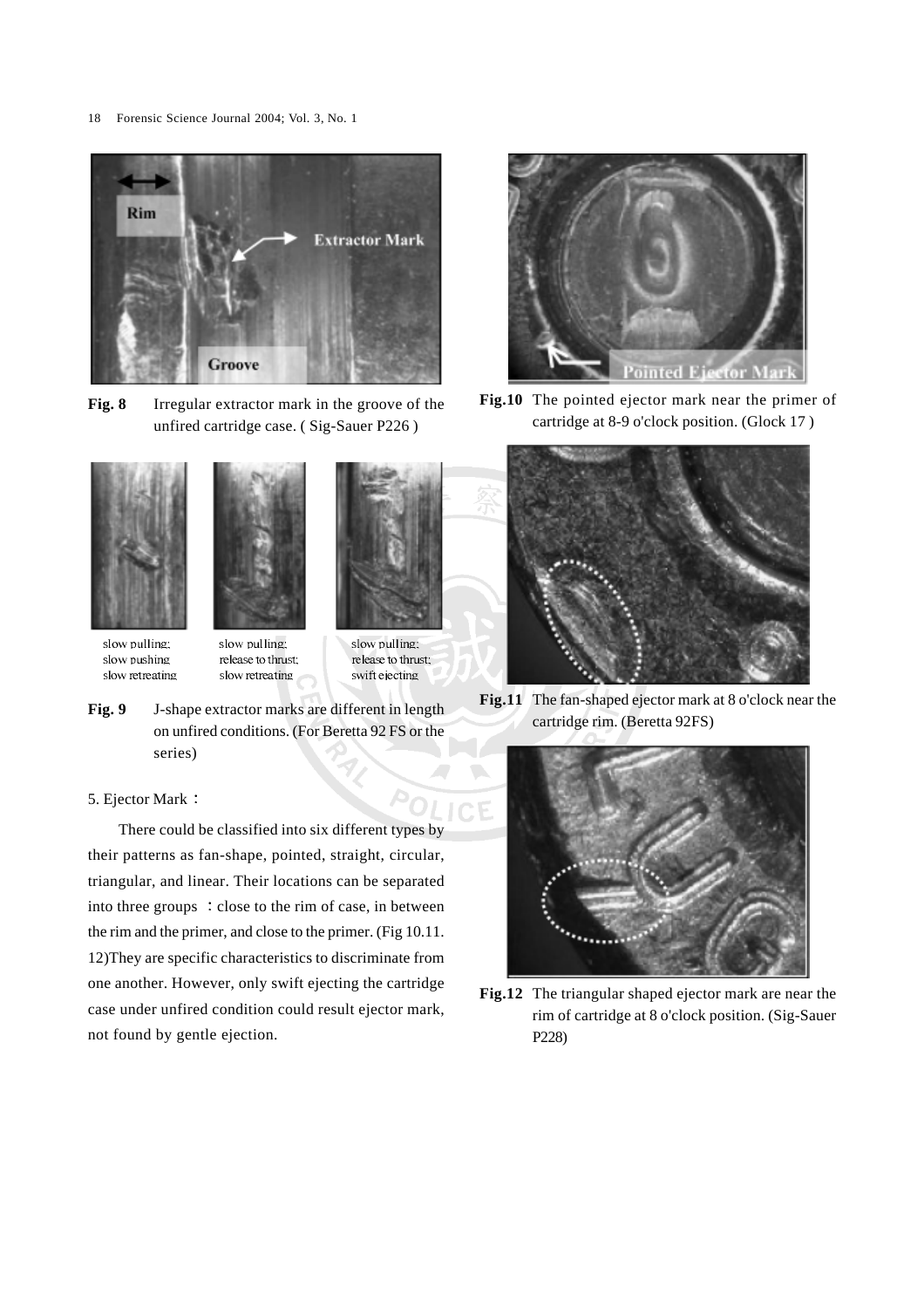#### 6. Firing Pin Impression  $\div 10$

Firing pin impression is the indentation contour which was made during the firing pin impinges the primer of cartridge case. They can be classified into two types by their shape: circular and rectangular. (Fig  $13.14$ ) They could be sub- class characteristics. On different firing conditions, firing pin impressions makes little difference.



**Fig.13** Rectangular firing pin impression impinged on primer of spent cartridge cases. (For Glock 17 & 19)



**Fig.14** Circular firing pin impression impinged on primer of spent cartridge cases. (Beretta pistols)

## 7. Firing Pin Drag Mark : 10

At the instant of discharging of an auto-loading pistol, the slide is driven to retreat along the barrel from a tightly locking together position. After a short distance, the barrel is halted, and the locking device is withdrawn from the slide. In certain types of weapons the firing pin was not pushed to its thorough stretching position and the barrel will simultaneously be lowered to bring the firing pin to make drag-mark on the spent cartridge cases. (Fig.15) Firing pin drag mark normally appears at 12 o'clock position of firing pin impression. The probability of various guns can be highly different.



**Fig.15** Firing pin drag mark on the upper north side (12) o'clock position) of firing pin impression.

#### 8. Firing Pin Hole Impression  $: 6$

As a gun is discharged, the metal surface of primer cup was thrust rearward against the firing pin hole to form its characteristic impression amidst the firing pin impression of the primer. The firing pin hole impression is similar to a crater in configuration. If the hole gap surrounding the firing pin on the breech block face is spacious (Fig. 18), it would cause the primer surface to squeeze into the firing pin hole(Fig. 16 ) to form firing pin hole impression as the cartridge is discharged.

There has been two types of firing pin hole impression based on the weapons experimented in this research, i.e., the circular and rectangular configuration. The impressions are similar in shape under different discharging conditions for a specific gun, however, it can intrinsically be utilized as sub-class characteristics. (Fig. 17)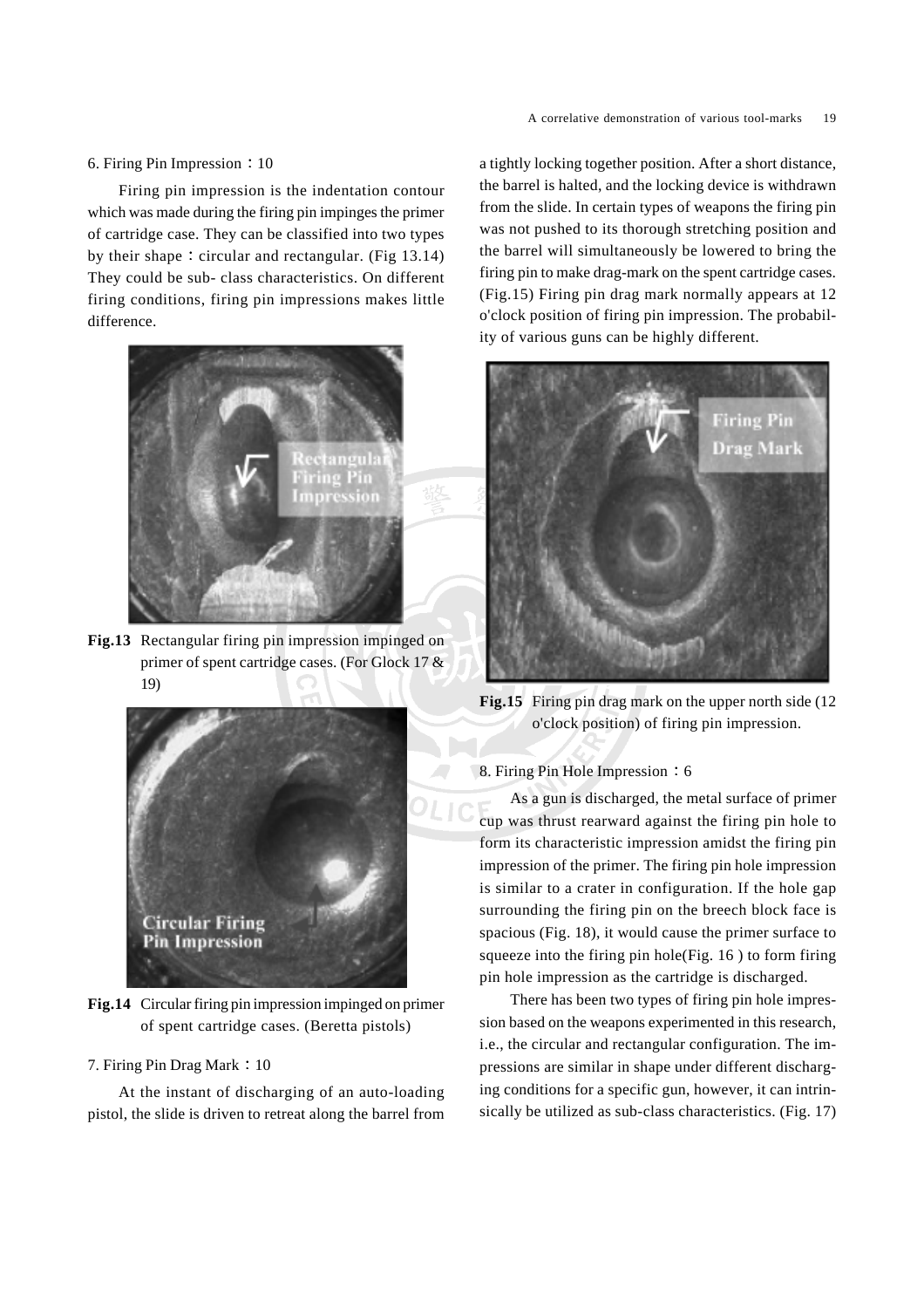20 Forensic Science Journal 2004; Vol. 3, No. 1



**Fig.16** The rectangular firing pin hole of Glock pistol.



**Fig.17** Rectangular firing pin hole impression on the spent cartridge cases produced by Glock pistols.



**Fig.18** Mechanism of forming firing pin hole impression.

#### 9. Firing Pin Hole Shear Mark: 7.8.9

In the test firing experiment as certain 9 mm autoloading pistols were discharged, the surface of the cartridge case will be inherently left with the breech face impression and the firing pin impression by the backward recoil. Besides, a firing pin drag mark was found at the upper edge of the firing pin impression. The slightly lowering movement of the gun barrel as the firing pin was not fully extended, might render the firing pin to tip the primer surface of the fired cartridge and cause it to be left with a firing pin drag mark on its upper edge. Moreover, the lowering movement of the barrel in some instance would render the edge of the firing pin hole to scrape the firing pin hole impression so as to form the firing pin hole shear mark. The characteristics of the firing pin hole shear mark as observed in this study could be manifestly individualized at the lower portion of the firing pin hole impression. (Fig. 19)

 There could possibly be observed three kinds of tool mark, the firing pin hole impression, the firing pin hole shear mark and the firing pin drag mark. The first mark to be formed is the firing pin hole impression, while the last one is the firing pin hole shear mark.



**Fig.19** A match comparison of firing pin hole shear mark of two fired cartridge cases with identical Glock 17 pistol.

## 10. Breech Face Impression: 10.11

The breech face rests against the head of the cartridge case and holds the cartridge case in the chamber of the firearm. When the head of a cartridge case slams against the breech face, the negative impression of any imperfections in the breech face is stamped onto either the primer or the cartridge case itself. The morphological contour on the breech face originated from manufacturing and the final finish which was coated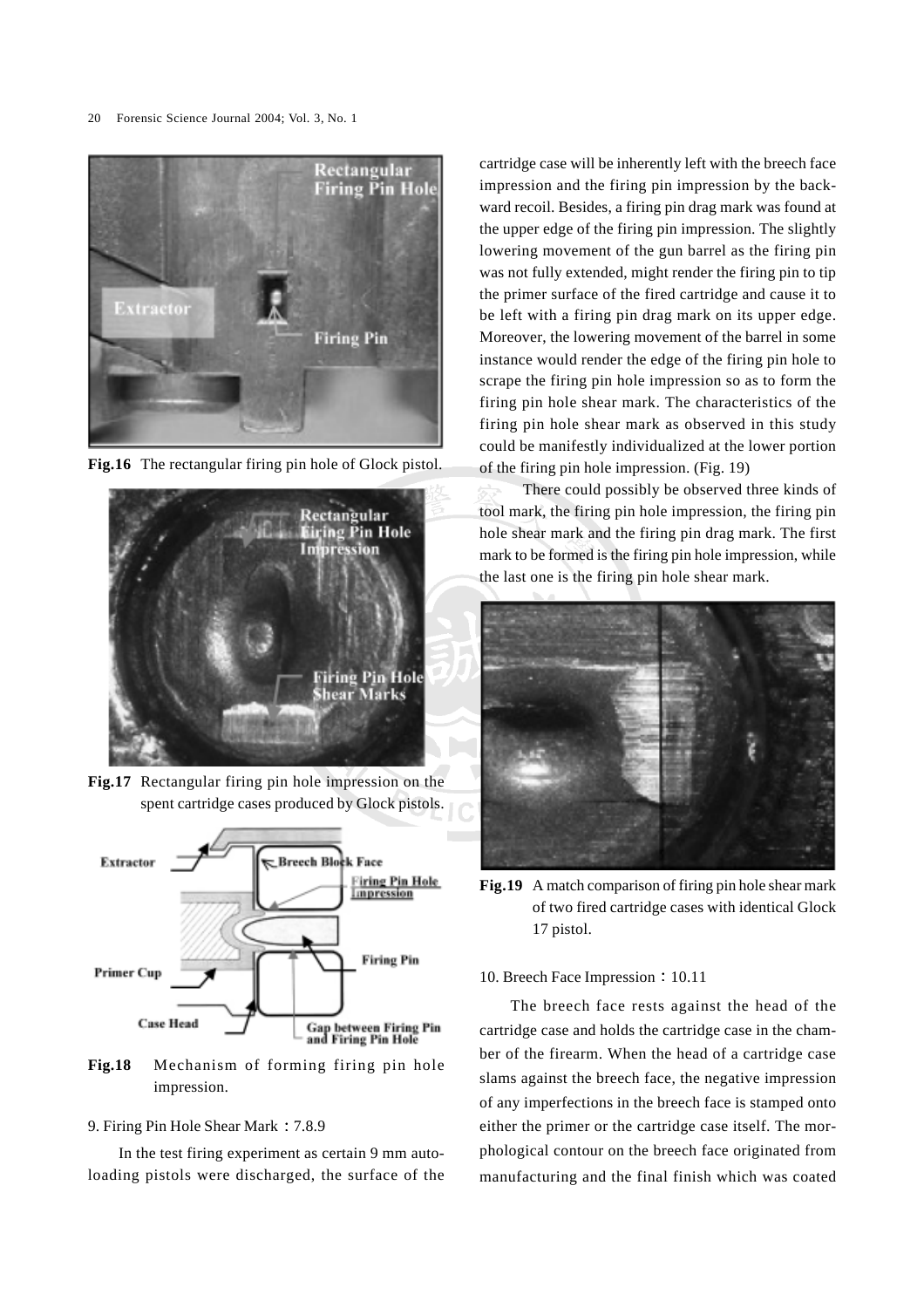onto it by the manufacturer will leave their configurative impression on the surface of the case head.

Breech face impression can be distinguished into five types by their shapes, i.e., circular, vertically straight line (Fig.20), transversely straight line, crossing, and irregular protuberant contour. They can be manifestly individual sub-class characteristics but they are unable to be used for determining the conditions of how gun was manipulated. However, once the ammunition was discharged, the tool-mark makes little difference. **Fig.20** Vertically straight line breech face impression



produced by the Glock Model 17

| танс т                                  |                                                                                                                                                                                                                                                                     |                                                                                    | Tool-marks formulated on the cartifuge cases of various 9 mm auto-loading pistols |                                                                                               |                                                                               |                                                                                                 |                                                                                                            |                                                                         |
|-----------------------------------------|---------------------------------------------------------------------------------------------------------------------------------------------------------------------------------------------------------------------------------------------------------------------|------------------------------------------------------------------------------------|-----------------------------------------------------------------------------------|-----------------------------------------------------------------------------------------------|-------------------------------------------------------------------------------|-------------------------------------------------------------------------------------------------|------------------------------------------------------------------------------------------------------------|-------------------------------------------------------------------------|
| <b>Types</b><br>Marks                   | Beretta<br>92FS<br>Beretta<br>92F Compact                                                                                                                                                                                                                           | Glock 17 ·<br>Glock 19                                                             | $CZ$ 75 $B$                                                                       | Daewoo<br>DP51                                                                                | Sig-Sauer<br>P228                                                             | <b>H&amp;K USP</b><br>Compact                                                                   | S&W SW9C                                                                                                   | S&W 5904                                                                |
| Magazine<br>Mark                        | With H&K USP Compact, no matter discharged or not, the scrape mark is vertical to the axis of cartridge case. The rest of guns<br>appears parallel.<br><b>A</b> Contract                                                                                            |                                                                                    |                                                                                   |                                                                                               |                                                                               |                                                                                                 |                                                                                                            |                                                                         |
| <b>Breech</b><br><b>Block</b><br>Mark-A | All of them are straight, but can't be taken as class characteristics.<br>When a gun was loaded with three or more rounds, the breech block mark-A will be obvious in the uppermost. The uppermost can<br>be told very clearly, but the second and the third can't. |                                                                                    |                                                                                   |                                                                                               |                                                                               |                                                                                                 |                                                                                                            |                                                                         |
| Breech<br><b>Block</b><br>Mark-B        | Not clear                                                                                                                                                                                                                                                           | Evident                                                                            | Evident                                                                           | Not clear                                                                                     | Evident                                                                       | Not clear                                                                                       | Evident                                                                                                    | Not clear                                                               |
| Extractor<br>Mark                       | J-shaped<br>marks on<br>extracting<br>groove                                                                                                                                                                                                                        | Irregular<br>marks on<br>forward face<br>of cartridge<br>rim                       | Irregular<br>marks on<br>extracting<br>groove                                     | Elliptical<br>marks on<br>extracting<br>groove                                                | Irregular<br>marks on<br>extracting<br>groove                                 | Irregular<br>marks on<br>extracting<br>groove                                                   | Irregular<br>marks on<br>extracting<br>groove                                                              | Irregular<br>marks on<br>extracting<br>groove                           |
| Ejector<br>Mark                         | Fan-shaped<br>ejector marks<br>near the rim<br>at 8 o'clock<br>position                                                                                                                                                                                             | Pointed<br>ejector marks<br>adjacent the<br>primer at 8-9<br>o'clock<br>position   | Straight<br>ejector marks<br>near to the<br>rim at 8-9<br>o'clock<br>position     | Circular<br>ejector marks<br>between the<br>rim and the<br>primer at 9<br>o'clock<br>position | Triangular<br>ejector marks<br>near to the<br>rim at 8<br>o'clock<br>position | Circular<br>ejector marks<br>between the<br>rim and the<br>primer at 7-8<br>o'clock<br>position | Line-like<br>shaped<br>ejector marks<br>between the<br>rim and the<br>primer at 7-8<br>o'clock<br>position | Triangular<br>ejector marks<br>near the rim<br>at 8 o'clock<br>position |
| Pin<br>Firing<br>Impression             | Circular                                                                                                                                                                                                                                                            | Rectangular                                                                        | Circular                                                                          | Circular                                                                                      | Circular                                                                      | Circular                                                                                        | Rectangular                                                                                                | Circular                                                                |
| Firing Pin<br>Drag Mark                 | 0%<br>occurrence                                                                                                                                                                                                                                                    | 100%<br>occurrence                                                                 | 13%<br>occurrence                                                                 | 13%<br>occurrence                                                                             | 90%<br>occurrence                                                             | 100%<br>occurrence                                                                              | 100%<br>occurrence                                                                                         | 90%<br>occurrence                                                       |
| Firing<br>Pin<br>Hole<br>Impression     | Circular                                                                                                                                                                                                                                                            | Rectangular                                                                        | Circular                                                                          | Absent                                                                                        | Absent                                                                        | Absent                                                                                          | Rectangular                                                                                                | Absent                                                                  |
| Firing Pin<br>Hole Shear<br>Mark        | Absent                                                                                                                                                                                                                                                              | Shear marks<br>above and<br>below<br>firing pin<br>hole<br>impression<br>$(100\%)$ | Shear marks<br>surrounding<br>firing pin<br>hole<br>impression<br>(97% )          | Absent                                                                                        | Absent                                                                        | Absent                                                                                          | Shear marks<br>above and<br>below<br>firing pin<br>hole<br>impression<br>$(100\%)$                         | Absent                                                                  |
| Breech<br>Face<br>Impression            | Not clear                                                                                                                                                                                                                                                           | Vertically<br>straight line                                                        | Crossing                                                                          | Vertically<br>straight line                                                                   | Circular                                                                      | Vertically<br>straight line                                                                     | Irregular<br>protuberant<br>contour                                                                        | Transversel<br>y straight<br>line                                       |

# **Table 1** Tool-marks formulated on the cartridge cases of various 9 mm auto-loading pistols